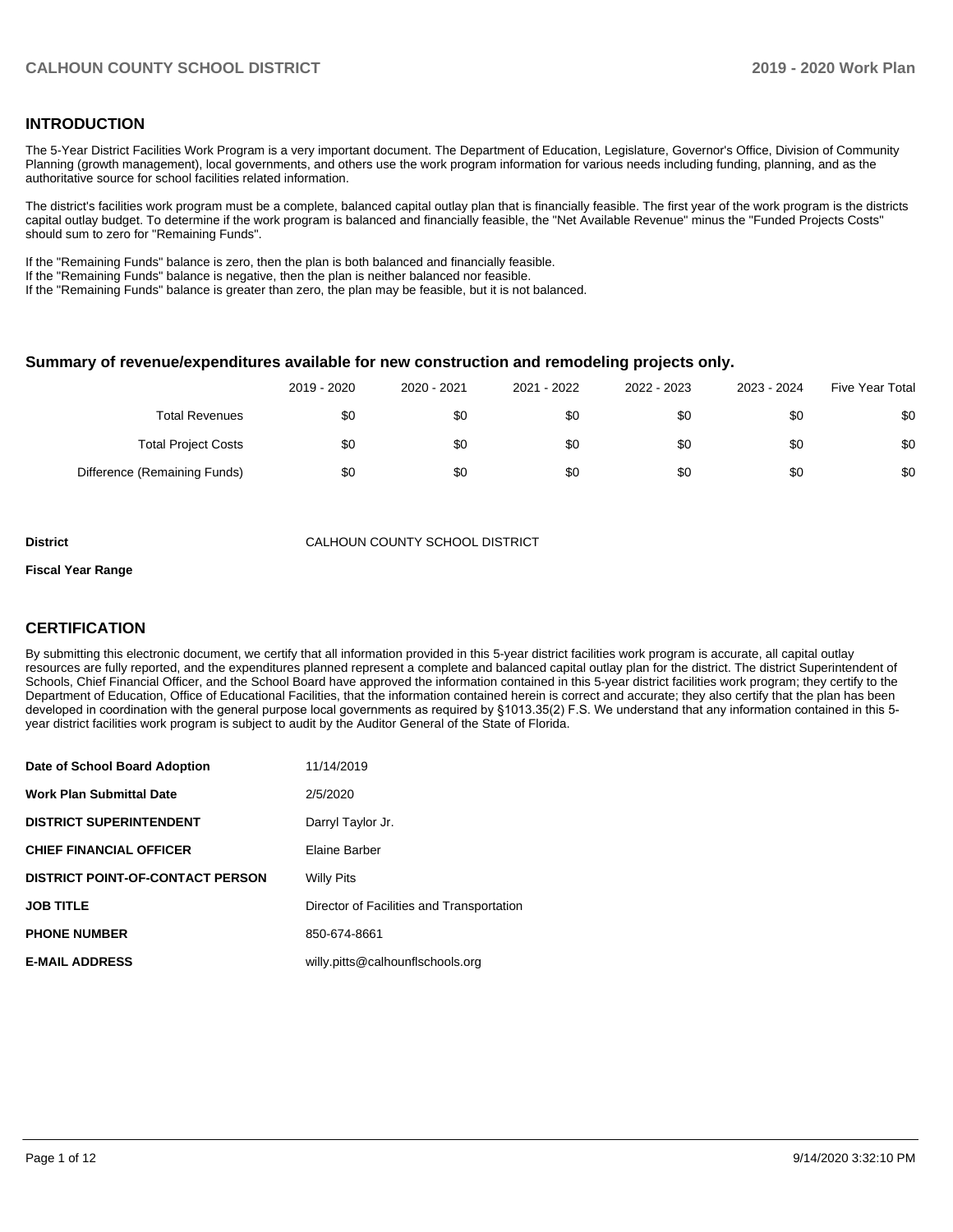# **Expenditures**

#### **Expenditure for Maintenance, Repair and Renovation from 1.50-Mills and PECO**

Annually, prior to the adoption of the district school budget, each school board must prepare a tentative district facilities work program that includes a schedule of major repair and renovation projects necessary to maintain the educational and ancillary facilities of the district.

|                                  | Item                                                                                                                                                                                                                                                                            | 2019 - 2020<br><b>Actual Budget</b>                                                               | 2020 - 2021<br>Projected | 2021 - 2022<br>Projected | 2022 - 2023<br>Projected | 2023 - 2024<br>Projected | <b>Total</b> |  |  |  |  |
|----------------------------------|---------------------------------------------------------------------------------------------------------------------------------------------------------------------------------------------------------------------------------------------------------------------------------|---------------------------------------------------------------------------------------------------|--------------------------|--------------------------|--------------------------|--------------------------|--------------|--|--|--|--|
| <b>HVAC</b>                      |                                                                                                                                                                                                                                                                                 | \$20,000                                                                                          | \$10,000                 | \$10,000                 | \$10,000                 | \$10,000                 | \$60,000     |  |  |  |  |
| Locations:                       | ALTHA PUBLIC SCHOOL (NEW), BLOUNTSTOWN ELEMENTARY, BLOUNTSTOWN HIGH SCHOOL, CALHOUN ADULT SCHOOL, CARR<br><b>ELEMENTARY &amp; MIDDLE</b>                                                                                                                                        |                                                                                                   |                          |                          |                          |                          |              |  |  |  |  |
| Flooring                         |                                                                                                                                                                                                                                                                                 | \$10,000                                                                                          | \$10,000                 | \$10,000                 | \$10,000                 | \$10,000                 | \$50,000     |  |  |  |  |
| Locations:                       | <b>MIDDLE</b>                                                                                                                                                                                                                                                                   | ALTHA ADULT & COMMUNTY EDUCATION, BLOUNTSTOWN ELEMENTARY, CALHOUN ADULT SCHOOL, CARR ELEMENTARY & |                          |                          |                          |                          |              |  |  |  |  |
| Roofing                          |                                                                                                                                                                                                                                                                                 | \$0                                                                                               | \$0                      | \$0                      | \$0                      | \$0                      | \$0          |  |  |  |  |
| Locations:                       | No Locations for this expenditure.                                                                                                                                                                                                                                              |                                                                                                   |                          |                          |                          |                          |              |  |  |  |  |
| Safety to Life                   |                                                                                                                                                                                                                                                                                 | \$10,000                                                                                          | \$10,000                 | \$10,000                 | \$10,000                 | \$10,000                 | \$50,000     |  |  |  |  |
| Locations:                       | ALTHA ADULT & COMMUNTY EDUCATION, ALTHA PUBLIC SCHOOL (NEW), BLOUNTSTOWN ELEMENTARY, BLOUNTSTOWN HIGH<br>SCHOOL, CALHOUN ADULT SCHOOL, CARR ELEMENTARY & MIDDLE, SPECIAL PROGRAMS, TRANSPORTATION AND<br><b>MAINTENANCE</b>                                                     |                                                                                                   |                          |                          |                          |                          |              |  |  |  |  |
| Fencing                          |                                                                                                                                                                                                                                                                                 | \$0                                                                                               | \$0                      | \$0                      | \$0                      | \$0                      | \$0          |  |  |  |  |
| Locations:                       | No Locations for this expenditure.                                                                                                                                                                                                                                              |                                                                                                   |                          |                          |                          |                          |              |  |  |  |  |
| Parking                          |                                                                                                                                                                                                                                                                                 | \$10,000                                                                                          | \$10,000                 | \$10,000                 | \$10,000                 | \$10,000                 | \$50,000     |  |  |  |  |
| Locations:                       | <b>BLOUNTSTOWN ELEMENTARY</b>                                                                                                                                                                                                                                                   |                                                                                                   |                          |                          |                          |                          |              |  |  |  |  |
| Electrical                       |                                                                                                                                                                                                                                                                                 | \$10,000                                                                                          | \$10,000                 | \$10,000                 | \$10,000                 | \$10,000                 | \$50,000     |  |  |  |  |
| Locations:                       | ALTHA ADULT & COMMUNTY EDUCATION. BLOUNTSTOWN ELEMENTARY. BLOUNTSTOWN HIGH SCHOOL. BLOUNTSTOWN MIDDLE<br>(NEW), CALHOUN ADULT SCHOOL, CARR ELEMENTARY & MIDDLE, SPECIAL PROGRAMS, TRANSPORTATION AND MAINTENANCE                                                                |                                                                                                   |                          |                          |                          |                          |              |  |  |  |  |
| Fire Alarm                       |                                                                                                                                                                                                                                                                                 | \$15,000                                                                                          | \$15,000                 | \$15,000                 | \$15,000                 | \$15,000                 | \$75,000     |  |  |  |  |
|                                  | Locations: ALTHA ADULT & COMMUNTY EDUCATION, BLOUNTSTOWN ELEMENTARY, BLOUNTSTOWN HIGH SCHOOL, BLOUNTSTOWN MIDDLE<br>(NEW), CALHOUN ADULT SCHOOL, CARR ELEMENTARY & MIDDLE                                                                                                       |                                                                                                   |                          |                          |                          |                          |              |  |  |  |  |
| Telephone/Intercom System        |                                                                                                                                                                                                                                                                                 | \$5,000                                                                                           | \$0                      | \$0                      | \$0                      | \$0                      | \$5,000      |  |  |  |  |
|                                  | Locations: BLOUNTSTOWN ELEMENTARY, CALHOUN SUPERINTENDENT'S OFFICE                                                                                                                                                                                                              |                                                                                                   |                          |                          |                          |                          |              |  |  |  |  |
| <b>Closed Circuit Television</b> |                                                                                                                                                                                                                                                                                 | \$0 <sub>1</sub>                                                                                  | \$0                      | \$0                      | \$0                      | \$0 <sub>1</sub>         | \$0          |  |  |  |  |
|                                  | Locations: No Locations for this expenditure.                                                                                                                                                                                                                                   |                                                                                                   |                          |                          |                          |                          |              |  |  |  |  |
| Paint                            |                                                                                                                                                                                                                                                                                 | \$10,000                                                                                          | \$10,000                 | \$10,000                 | \$10,000                 | \$10,000                 | \$50,000     |  |  |  |  |
| Locations:                       | ALTHA ADULT & COMMUNTY EDUCATION, BLOUNTSTOWN ELEMENTARY, BLOUNTSTOWN HIGH SCHOOL, BLOUNTSTOWN MIDDLE<br>(NEW), CALHOUN ADULT SCHOOL, CARR ELEMENTARY & MIDDLE, SPECIAL PROGRAMS, TRANSPORTATION AND MAINTENANCE                                                                |                                                                                                   |                          |                          |                          |                          |              |  |  |  |  |
| Maintenance/Repair               |                                                                                                                                                                                                                                                                                 | \$588,263                                                                                         | \$869.968                | \$896,957                | \$923,858                | \$925,000                | \$4,204,046  |  |  |  |  |
| Locations:                       | ALTHA ADULT & COMMUNTY EDUCATION, ALTHA PUBLIC SCHOOL (NEW), BLOUNTSTOWN ELEMENTARY, BLOUNTSTOWN HIGH<br>SCHOOL, BLOUNTSTOWN MIDDLE (NEW), CALHOUN ADULT SCHOOL, CALHOUN SUPERINTENDENT'S OFFICE, CARR ELEMENTARY<br>& MIDDLE, SPECIAL PROGRAMS, TRANSPORTATION AND MAINTENANCE |                                                                                                   |                          |                          |                          |                          |              |  |  |  |  |
|                                  | <b>Sub Total:</b>                                                                                                                                                                                                                                                               | \$678,263                                                                                         | \$944,968                | \$971,957                | \$998,858                | \$1,000,000              | \$4,594,046  |  |  |  |  |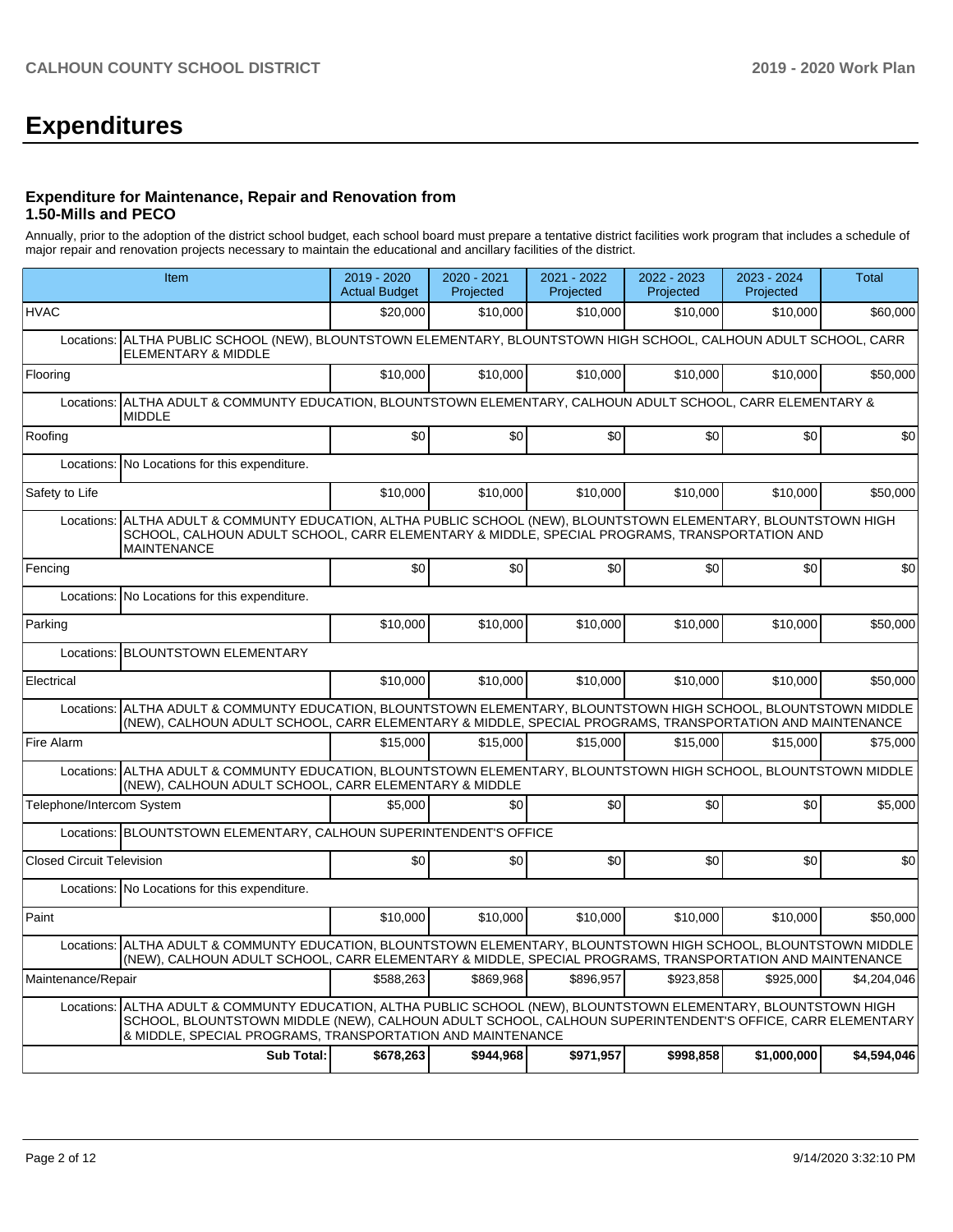| <b>IPECO</b>             | ሶሳ        | $\sim$    | $\sim$         | $\sim$    | \$0         | ሮስ'              |
|--------------------------|-----------|-----------|----------------|-----------|-------------|------------------|
| Maintenance Expenditures | טע-       | Ψ         | ΦU             | w         |             | ו שפ             |
| 1.50 Mill Sub Total:     | \$678.263 | \$944,968 | 1,957<br>\$971 | \$998.858 | \$1,000,000 | 4.046<br>\$4.594 |

No items have been specified.

| Total:<br>. | \$678.263 | 4.968<br>\$944 | 1.057<br>\$97<br>1.99 | \$998.858 | ا000.000. . | .046<br>504<br>- 11 6 |
|-------------|-----------|----------------|-----------------------|-----------|-------------|-----------------------|
|             |           |                |                       |           |             |                       |

#### **Local 1.50 Mill Expenditure For Maintenance, Repair and Renovation**

Anticipated expenditures expected from local funding sources over the years covered by the current work plan.

| Item                                                         | 2019 - 2020<br><b>Actual Budget</b> | 2020 - 2021<br>Projected | 2021 - 2022<br>Projected | 2022 - 2023<br>Projected | 2023 - 2024<br>Projected | <b>Total</b> |
|--------------------------------------------------------------|-------------------------------------|--------------------------|--------------------------|--------------------------|--------------------------|--------------|
| Remaining Maint and Repair from 1.5 Mills                    | \$678,263                           | \$944,968                | \$971,957                | \$998,858                | \$1,000,000              | \$4,594,046  |
| Maintenance/Repair Salaries                                  | \$100,000                           | \$100,000                | \$100,000                | \$100,000                | \$100,000                | \$500,000    |
| <b>School Bus Purchases</b>                                  | \$200,000                           | \$200,000                | \$200,000                | \$200,000                | \$200,000                | \$1,000,000  |
| Other Vehicle Purchases                                      | \$0                                 | \$0                      | \$0                      | \$0                      | \$0                      | \$0          |
| Capital Outlay Equipment                                     | \$50,000                            | \$50,000                 | \$50,000                 | \$50,000                 | \$50,000                 | \$250,000    |
| Rent/Lease Payments                                          | \$0                                 | \$0                      | \$0                      | \$0                      | \$0                      | \$0          |
| <b>COP Debt Service</b>                                      | \$0                                 | \$0                      | \$0                      | \$0                      | \$0                      | \$0          |
| Rent/Lease Relocatables                                      | \$81,900                            | \$81,900                 | \$81,900                 | \$81,900                 | \$81,900                 | \$409,500    |
| <b>Environmental Problems</b>                                | \$0                                 | \$0                      | \$0                      | \$0                      | \$0                      | \$0          |
| ls.1011.14 Debt Service                                      | \$0                                 | \$0                      | \$0                      | \$0                      | \$0                      | \$0          |
| <b>Special Facilities Construction Account</b>               | \$0                                 | \$0                      | \$0                      | \$0                      | \$0                      | \$0          |
| Premiums for Property Casualty Insurance - 1011.71<br>(4a,b) | \$142,000                           | \$150,000                | \$150,000                | \$150,000                | \$150,000                | \$742,000    |
| Qualified School Construction Bonds (QSCB)                   | \$0                                 | \$0                      | \$0                      | \$0                      | \$0                      | \$0          |
| Qualified Zone Academy Bonds (QZAB)                          | \$0                                 | \$0                      | \$0                      | \$0                      | \$0                      | \$0          |
| <b>Local Expenditure Totals:</b>                             | \$1,252,163                         | \$1,526,868              | \$1,553,857              | \$1,580,758              | \$1,581,900              | \$7,495,546  |

# **Revenue**

#### **1.50 Mill Revenue Source**

Schedule of Estimated Capital Outlay Revenue from each currently approved source which is estimated to be available for expenditures on the projects included in the tentative district facilities work program. All amounts are NET after considering carryover balances, interest earned, new COP's, 1011.14 and 1011.15 loans, etc. Districts cannot use 1.5-Mill funds for salaries except for those explicitly associated with maintenance/repair projects. (1011.71 (5), F.S.)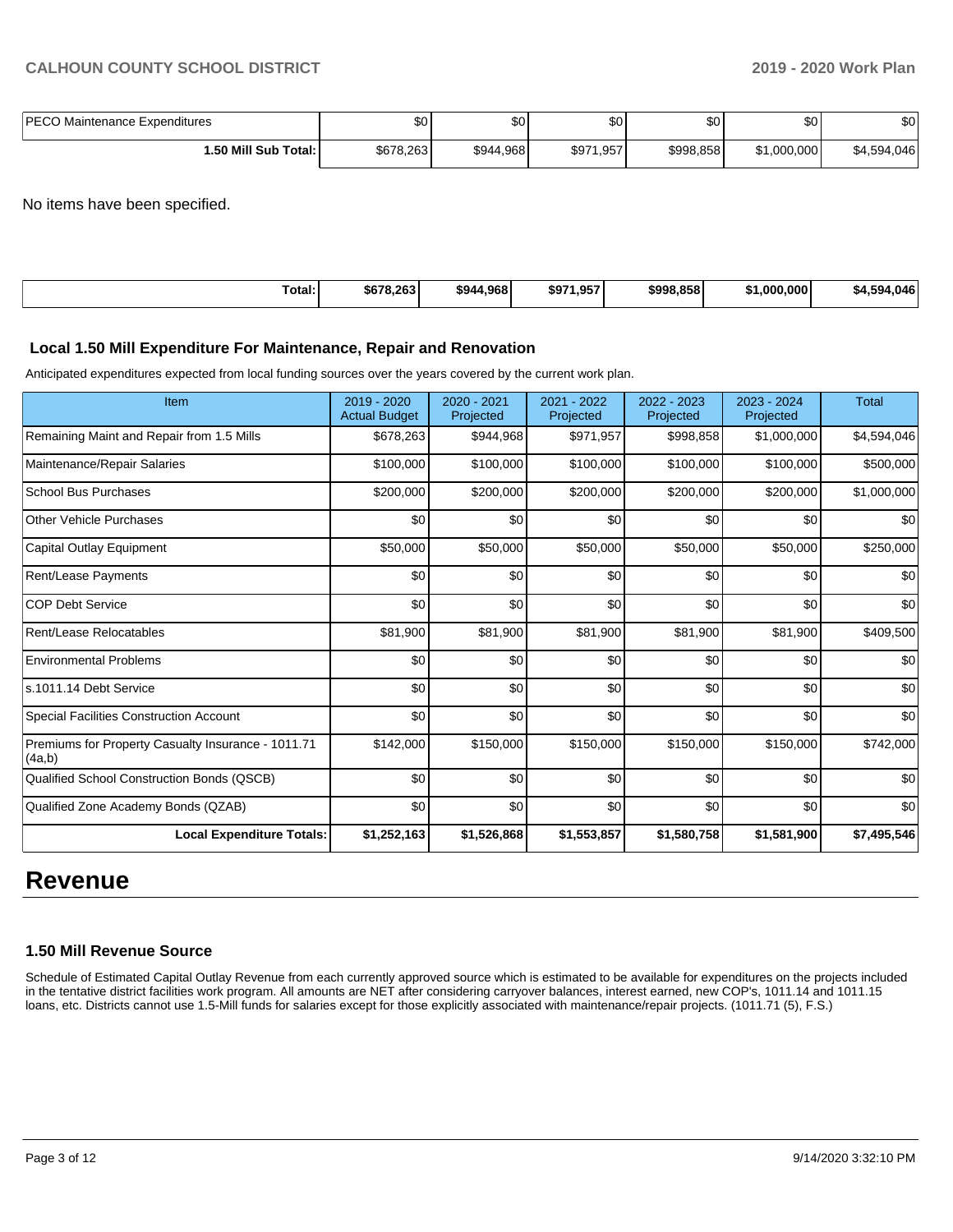| Item                                                                                | Fund | $2019 - 2020$<br><b>Actual Value</b> | $2020 - 2021$<br>Projected | $2021 - 2022$<br>Projected | 2022 - 2023<br>Projected | $2023 - 2024$<br>Projected | Total           |
|-------------------------------------------------------------------------------------|------|--------------------------------------|----------------------------|----------------------------|--------------------------|----------------------------|-----------------|
| (1) Non-exempt property<br>lassessed valuation                                      |      | \$428,372,685                        | \$440,372,468              | \$453,663,079              | \$470,232,469            | \$486,315,889              | \$2,278,956,590 |
| $(2)$ The Millage projected for<br>discretionary capital outlay per<br>ls.1011.71   |      | 1.50                                 | 1.50                       | 1.50                       | 1.50                     | 1.50                       |                 |
| $(3)$ Full value of the 1.50-Mill<br>discretionary capital outlay per<br>ls.1011.71 |      | \$719,666                            | \$739,826                  | \$762.154                  | \$789,991                | \$817,011                  | \$3,828,648     |
| $(4)$ Value of the portion of the 1.50<br>-Mill ACTUALLY levied                     | 370I | \$616,857                            | \$634,136                  | \$653,275                  | \$677,135                | \$700,295                  | \$3,281,698     |
| $(5)$ Difference of lines (3) and (4)                                               |      | \$102,809                            | \$105,690                  | \$108,879                  | \$112,856                | \$116,716                  | \$546,950       |

#### **PECO Revenue Source**

The figure in the row designated "PECO Maintenance" will be subtracted from funds available for new construction because PECO maintenance dollars cannot be used for new construction.

| Item                                 | Fund | 2019 - 2020<br><b>Actual Budget</b> | 2020 - 2021<br>Projected | 2021 - 2022<br>Projected | $2022 - 2023$<br>Projected | 2023 - 2024<br>Projected | Total            |
|--------------------------------------|------|-------------------------------------|--------------------------|--------------------------|----------------------------|--------------------------|------------------|
| <b>PECO New Construction</b>         | 340  | \$0                                 | \$0 <sub>1</sub>         | \$0                      | \$0 <sub>0</sub>           | \$0 <sub>1</sub>         | \$0 <sub>1</sub> |
| <b>PECO Maintenance Expenditures</b> |      | ا 30                                | \$٥١                     | \$0                      | \$0 <sub>1</sub>           | \$0                      | \$0              |
|                                      |      | \$0                                 | \$0                      | \$0                      | \$0                        | \$0                      | \$0              |

### **CO & DS Revenue Source**

Revenue from Capital Outlay and Debt Service funds.

| <b>Item</b>                               | Fund | $2019 - 2020$<br><b>Actual Budget</b> | 2020 - 2021<br>Projected | 2021 - 2022<br>Projected | $2022 - 2023$<br>Projected | $2023 - 2024$<br>Projected | Total     |
|-------------------------------------------|------|---------------------------------------|--------------------------|--------------------------|----------------------------|----------------------------|-----------|
| ICO & DS Cash Flow-through<br>Distributed | 360  | \$64.484                              | \$64.484                 | \$64.484                 | \$64.484                   | \$64,484                   | \$322,420 |
| ICO & DS Interest on<br>Undistributed CO  | 360  | \$1.151                               | \$1.151                  | \$1.151                  | \$1.151                    | \$1.151                    | \$5,755   |
|                                           |      | \$65,635                              | \$65,635                 | \$65,635                 | \$65,635                   | \$65,635                   | \$328,175 |

#### **Fair Share Revenue Source**

Nothing reported for this section. All legally binding commitments for proportionate fair-share mitigation for impacts on public school facilities must be included in the 5-year district work program.

#### **Sales Surtax Referendum**

Specific information about any referendum for a 1-cent or ½-cent surtax referendum during the previous year.

**Did the school district hold a surtax referendum during the past fiscal year 2018 - 2019?**

Yes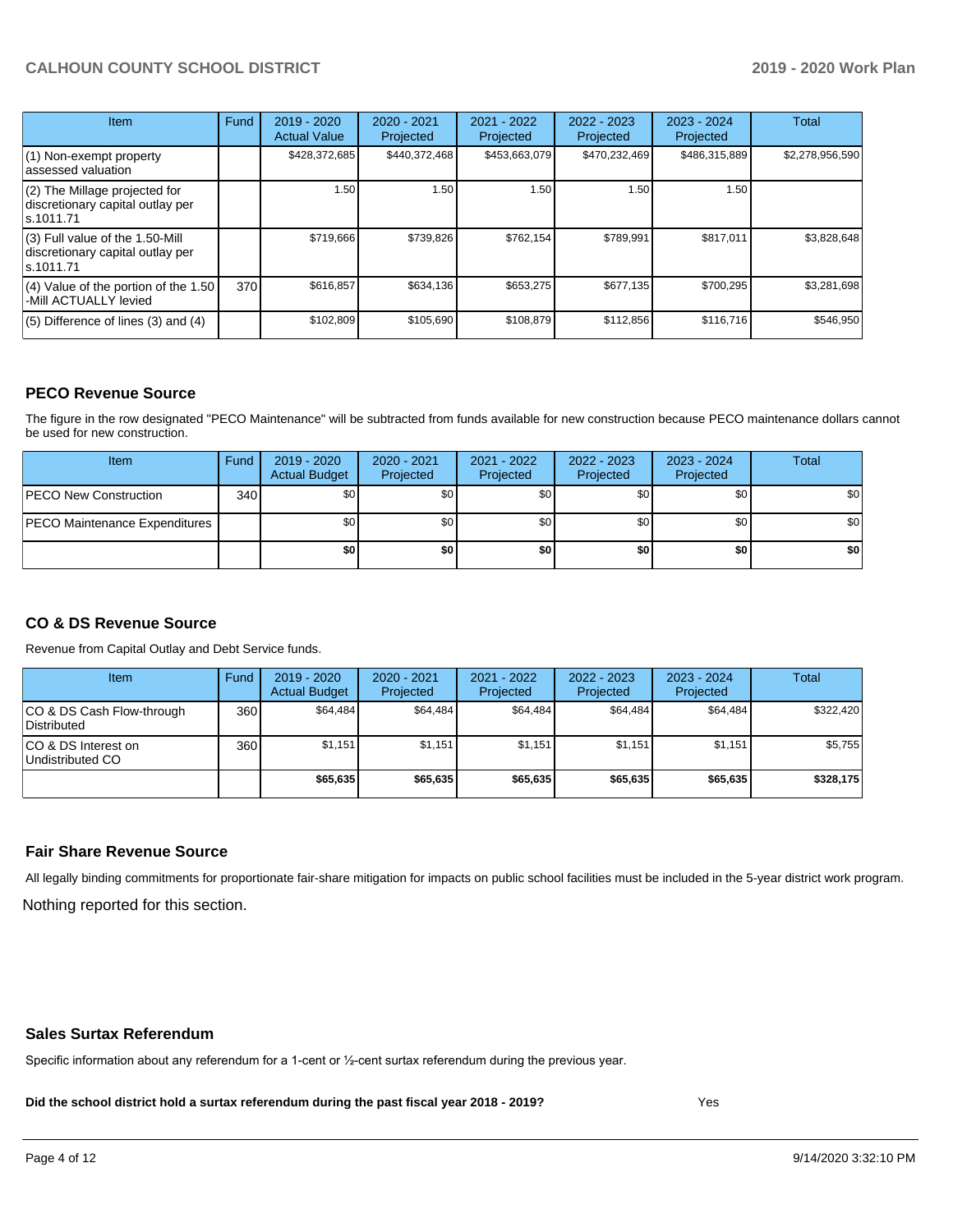| <b>Sales Surtax Type:</b>                                                   | <b>Half Cent Sales Surtax</b> |
|-----------------------------------------------------------------------------|-------------------------------|
| Date of Election:                                                           | 8/28/2018                     |
| Date of Expiration:                                                         | 12/31/2028                    |
| <b>Anticipated Revenue Start Date:</b>                                      | 1/1/2019                      |
| <b>Anticipated Revenue End Date:</b>                                        | 12/31/2028                    |
| <b>Estimated Annualized Revenue:</b>                                        | \$450.000                     |
| Total \$ Amount Projected to be Received for the<br><b>Duration of Tax:</b> | \$4,500,000                   |
| <b>Number of Years Tax In Effect:</b>                                       | 10                            |
| Percentage of Vote FOR:                                                     | 70 %                          |
| <b>Percentage of Vote AGAINST:</b>                                          | $30\%$                        |

# **Additional Revenue Source**

Any additional revenue sources

| Item                                                                                                   | 2019 - 2020<br><b>Actual Value</b> | 2020 - 2021<br>Projected | 2021 - 2022<br>Projected | 2022 - 2023<br>Projected | 2023 - 2024<br>Projected | <b>Total</b> |
|--------------------------------------------------------------------------------------------------------|------------------------------------|--------------------------|--------------------------|--------------------------|--------------------------|--------------|
| Proceeds from a s.1011.14/15 F.S. Loans                                                                | \$0                                | \$0                      | \$0                      | \$0                      | \$0                      | \$0          |
| District Bonds - Voted local bond<br>referendum proceeds per s.9, Art VII<br><b>State Constitution</b> | \$0                                | \$0                      | \$0                      | \$0                      | \$0                      | \$0          |
| Proceeds from Special Act Bonds                                                                        | \$0                                | \$0                      | \$0                      | \$0                      | \$0                      | \$0          |
| Estimated Revenue from CO & DS Bond<br>Sale                                                            | \$0                                | \$0                      | \$0                      | \$0                      | \$0                      | \$0          |
| Proceeds from Voted Capital<br>Improvements millage                                                    | \$0                                | \$0                      | \$0                      | \$0                      | \$0                      | \$0          |
| Other Revenue for Other Capital Projects                                                               | \$0                                | \$0                      | \$0                      | \$0                      | \$0                      | \$0          |
| Proceeds from 1/2 cent sales surtax<br>authorized by school board                                      | \$450,000                          | \$450,000                | \$450,000                | \$450,000                | \$450,000                | \$2,250,000  |
| Proceeds from local governmental<br>infrastructure sales surtax                                        | \$0                                | \$0                      | \$0                      | \$0                      | \$0                      | \$0          |
| Proceeds from Certificates of<br>Participation (COP's) Sale                                            | \$0                                | \$0                      | \$0                      | \$0                      | \$0                      | \$0          |
| Classrooms First Bond proceeds amount<br>authorized in FY 1997-98                                      | \$0                                | \$0                      | \$0                      | \$0                      | \$0                      | \$0          |
| Classrooms for Kids                                                                                    | \$0                                | \$0                      | \$0                      | \$0                      | \$0                      | \$0          |
| <b>District Equity Recognition</b>                                                                     | \$0                                | \$0                      | \$0                      | \$0                      | \$0                      | \$0          |
| <b>Federal Grants</b>                                                                                  | \$0                                | \$0                      | \$0                      | \$0                      | \$0                      | \$0          |
| Proportionate share mitigation (actual<br>cash revenue only, not in kind donations)                    | \$0                                | \$0                      | \$0                      | \$0                      | \$0                      | \$0          |
| Impact fees received                                                                                   | \$0                                | \$0                      | \$0                      | \$0                      | \$0                      | \$0          |
| Private donations                                                                                      | \$0                                | \$0                      | \$0                      | \$0                      | \$0                      | \$0          |
| Grants from local governments or not-for-<br>profit organizations                                      | \$0                                | \$0                      | \$0                      | \$0                      | \$0                      | \$0          |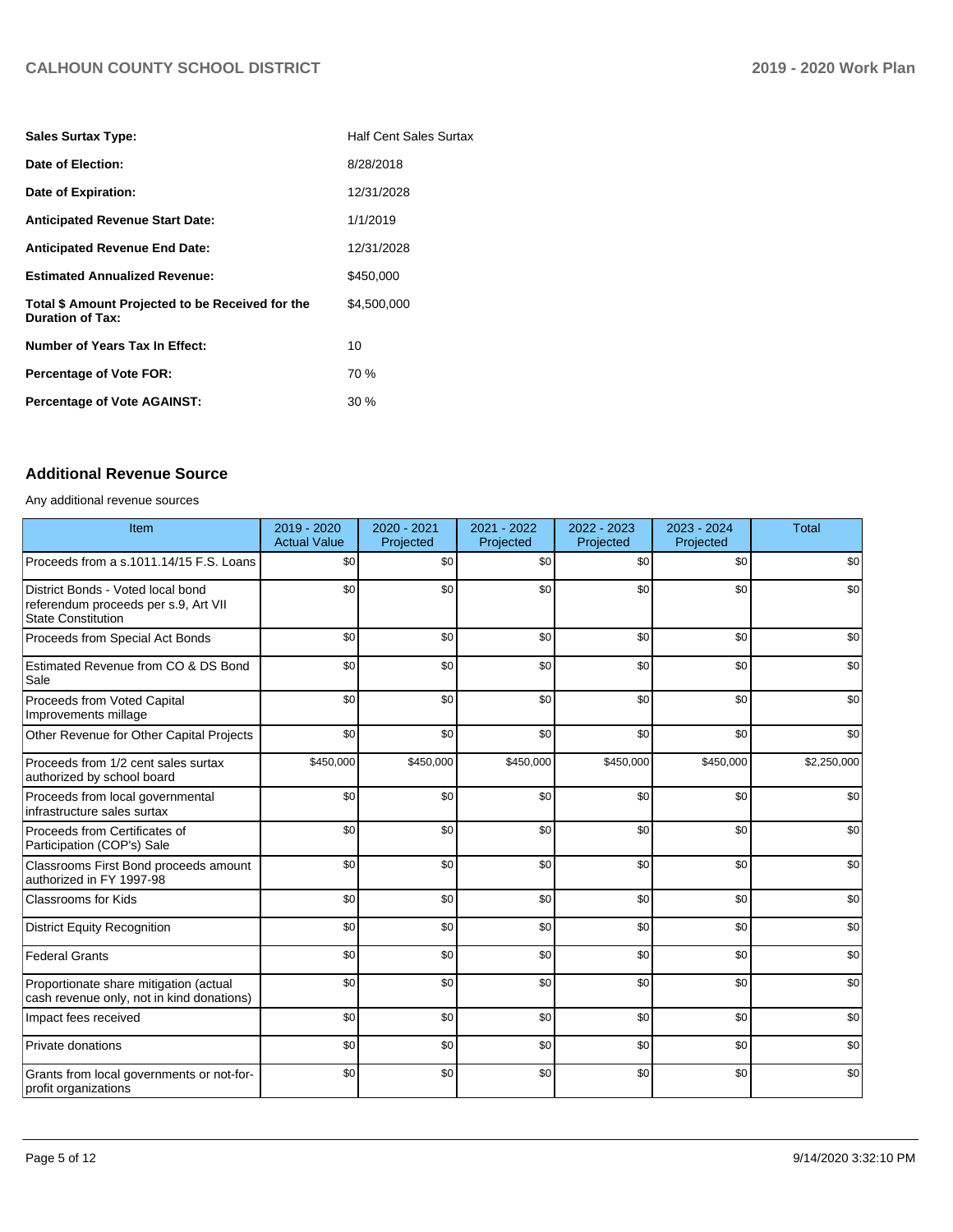| Interest, Including Profit On Investment                                                                                  | \$0              | \$0       | \$0       | \$0       | \$0       | \$0         |
|---------------------------------------------------------------------------------------------------------------------------|------------------|-----------|-----------|-----------|-----------|-------------|
| Revenue from Bonds pledging proceeds<br>from 1 cent or 1/2 cent Sales Surtax                                              | \$0              | \$0       | \$0       | \$0       | \$0       | \$0         |
| <b>Total Fund Balance Carried Forward</b>                                                                                 | \$119,671        | \$377,097 | \$384,947 | \$387,988 | \$365,970 | \$1,635,673 |
| General Capital Outlay Obligated Fund<br><b>Balance Carried Forward From Total</b><br><b>Fund Balance Carried Forward</b> | \$0              | \$0       | \$0       | \$0       | \$0       | \$0         |
| Special Facilities Construction Account                                                                                   | \$0              | \$0       | \$0       | \$0       | \$0       | \$0         |
| One Cent - 1/2 Cent Sales Surtax Debt<br>Service From Total Fund Balance Carried<br><b>Forward</b>                        | \$0 <sub>1</sub> | \$0       | \$0       | \$0       | \$0       | \$0         |
| Capital Outlay Projects Funds Balance<br>Carried Forward From Total Fund<br>Balance Carried Forward                       | \$0              | \$0       | \$0       | \$0       | \$0       | \$0         |
| <b>Subtotal</b>                                                                                                           | \$569,671        | \$827,097 | \$834,947 | \$837,988 | \$815,970 | \$3,885,673 |

# **Total Revenue Summary**

| <b>Item Name</b>                                              | $2019 - 2020$<br><b>Budget</b> | 2020 - 2021<br>Projected | 2021 - 2022<br>Projected | $2022 - 2023$<br>Projected | 2023 - 2024<br>Projected | <b>Five Year Total</b> |
|---------------------------------------------------------------|--------------------------------|--------------------------|--------------------------|----------------------------|--------------------------|------------------------|
| Local 1.5 Mill Discretionary Capital Outlay<br><b>Revenue</b> | \$616.857                      | \$634.136                | \$653.275                | \$677.135                  | \$700.295                | \$3,281,698            |
| PECO and 1.5 Mill Maint and Other 1.5<br>Mill Expenditures    | (\$1,252,163)                  | (\$1,526,868)            | (\$1,553,857)            | (\$1,580,758)              | (\$1,581,900)            | (\$7,495,546)          |
| <b>IPECO Maintenance Revenue</b>                              | \$0 <sub>1</sub>               | \$0                      | \$0                      | \$0                        | \$0                      | \$0                    |
| Available 1.50 Mill for New<br><b>Construction</b>            | ( \$635, 306)                  | (\$892,732)              | (\$900,582)              | ( \$903, 623)              | (\$881,605)              | ( \$4, 213, 848]       |

| <b>Item Name</b>                      | 2019 - 2020<br><b>Budget</b> | 2020 - 2021<br>Projected | 2021 - 2022<br>Projected | 2022 - 2023<br>Projected | 2023 - 2024<br>Projected | <b>Five Year Total</b> |
|---------------------------------------|------------------------------|--------------------------|--------------------------|--------------------------|--------------------------|------------------------|
| ICO & DS Revenue                      | \$65,635                     | \$65,635                 | \$65,635                 | \$65,635                 | \$65,635                 | \$328,175              |
| <b>IPECO New Construction Revenue</b> | \$0                          | \$0                      | \$0                      | \$0                      | \$0                      | \$0                    |
| Other/Additional Revenue              | \$569,671                    | \$827,097                | \$834,947                | \$837,988                | \$815,970                | \$3,885,673            |
| <b>Total Additional Revenuel</b>      | \$635,306                    | \$892,732                | \$900,582                | \$903,623                | \$881,605                | \$4,213,848            |
| <b>Total Available Revenue</b>        | \$0                          | \$0                      | \$0                      | \$0                      | \$0                      | \$0                    |

# **Tracking**

# **Capacity Tracking**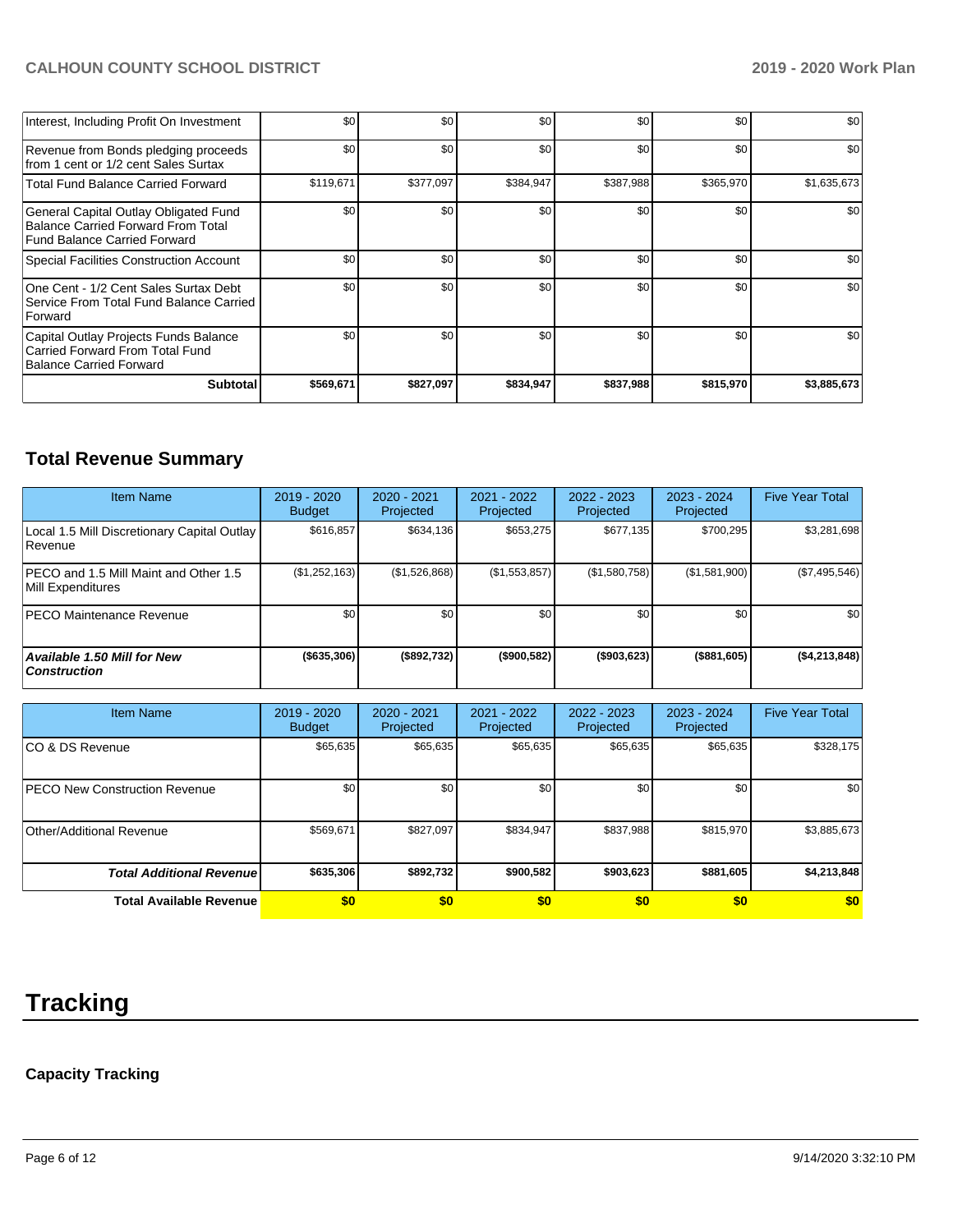| Location                                                  | $2019 -$<br>2020 Satis.<br>Stu. Sta. | Actual<br>$2019 -$<br><b>2020 FISH</b><br>Capacity | Actual<br>$2018 -$<br>2019<br><b>COFTE</b> | # Class<br><b>Rooms</b> | Actual<br>Average<br>$2019 -$<br>2020 Class<br><b>Size</b> | Actual<br>$2019 -$<br>2020<br><b>Utilization</b> | <b>New</b><br>Stu.<br>Capacity | <b>New</b><br>Rooms to<br>be<br>Added/Re<br>moved | Projected<br>$2023 -$<br>2024<br><b>COFTE</b> | Projected<br>$2023 -$<br>2024<br><b>Utilization</b> | Projected<br>$2023 -$<br>2024 Class<br><b>Size</b> |
|-----------------------------------------------------------|--------------------------------------|----------------------------------------------------|--------------------------------------------|-------------------------|------------------------------------------------------------|--------------------------------------------------|--------------------------------|---------------------------------------------------|-----------------------------------------------|-----------------------------------------------------|----------------------------------------------------|
| <b>BLOUNTSTOWN MIDDLE</b><br>(NEW)                        | 553                                  | 497                                                | 417                                        | 22                      | 19                                                         | 84.00 %                                          | 0                              | $\Omega$                                          | 416                                           | 84.00 %                                             | 19                                                 |
| CALHOUN ADULT<br><b>SCHOOL</b>                            | 162                                  | 243                                                | 39                                         | 9 <sub>l</sub>          | 4                                                          | 16.00 %                                          | 0                              | $\Omega$                                          | 39                                            | 16.00 %                                             | 4                                                  |
| <b>CARR ELEMENTARY &amp;</b><br>MIDDLE                    | 437                                  | 393                                                | 230                                        | 22                      | 10                                                         | 58.00 %                                          | 0                              | $\Omega$                                          | 231                                           | 59.00 %                                             | 11                                                 |
| <b>ALTHA ADULT &amp;</b><br> COMMUNTY<br><b>EDUCATION</b> | 293                                  | 263                                                | 45                                         | 19                      | $\overline{2}$                                             | 17.00 %                                          | 0                              | $\Omega$                                          | 45                                            | 17.00 %                                             | $\overline{2}$                                     |
| <b>BLOUNTSTOWN</b><br>ELEMENTARY                          | 346                                  | 346                                                | 342                                        | 19                      | 18                                                         | 99.00 %                                          | 0                              | $\Omega$                                          | 342                                           | 99.00 %                                             | 18                                                 |
| BLOUNTSTOWN HIGH<br><b>SCHOOL</b>                         | 1,127                                | 957                                                | 444                                        | 48                      | 9                                                          | 46.00 %                                          |                                | $\Omega$                                          | 444                                           | 46.00 %                                             | 9                                                  |
| ALTHA PUBLIC SCHOOL<br>(NEW)                              | 751                                  | 675                                                | 563                                        | 35                      | 16                                                         | 83.00 %                                          | 0                              | $\Omega$                                          | 563                                           | 83.00 %                                             | 16                                                 |
|                                                           | 3,669                                | 3,374                                              | 2,080                                      | 174                     | 12                                                         | 61.65%                                           | 0                              | 0                                                 | 2,080                                         | 61.65%                                              | 12                                                 |

The COFTE Projected Total (2,080) for 2023 - 2024 must match the Official Forecasted COFTE Total (2,080 ) for 2023 - 2024 before this section can be completed. In the event that the COFTE Projected Total does not match the Official forecasted COFTE, then the Balanced Projected COFTE Table should be used to balance COFTE.

| Projected COFTE for 2023 - 2024 |       |
|---------------------------------|-------|
| Elementary (PK-3)               | 725   |
| Middle (4-8)                    | 756   |
| High (9-12)                     | 599   |
|                                 | 2,080 |

| <b>Grade Level Type</b> | <b>Balanced Projected</b><br>COFTE for 2023 - 2024 |
|-------------------------|----------------------------------------------------|
| Elementary (PK-3)       |                                                    |
| Middle (4-8)            |                                                    |
| High (9-12)             |                                                    |
|                         | 2,080                                              |

#### **Relocatable Replacement**

Number of relocatable classrooms clearly identified and scheduled for replacement in the school board adopted financially feasible 5-year district work program.

| Location                        | $-2020$<br>$2019 -$ | $2020 - 2021$ | $2021 - 2022$ | 2022 - 2023 | $2023 - 2024$ | Year 5 Total |
|---------------------------------|---------------------|---------------|---------------|-------------|---------------|--------------|
| Total Relocatable Replacements: |                     |               |               |             |               | 0            |

#### **Charter Schools Tracking**

Information regarding the use of charter schools.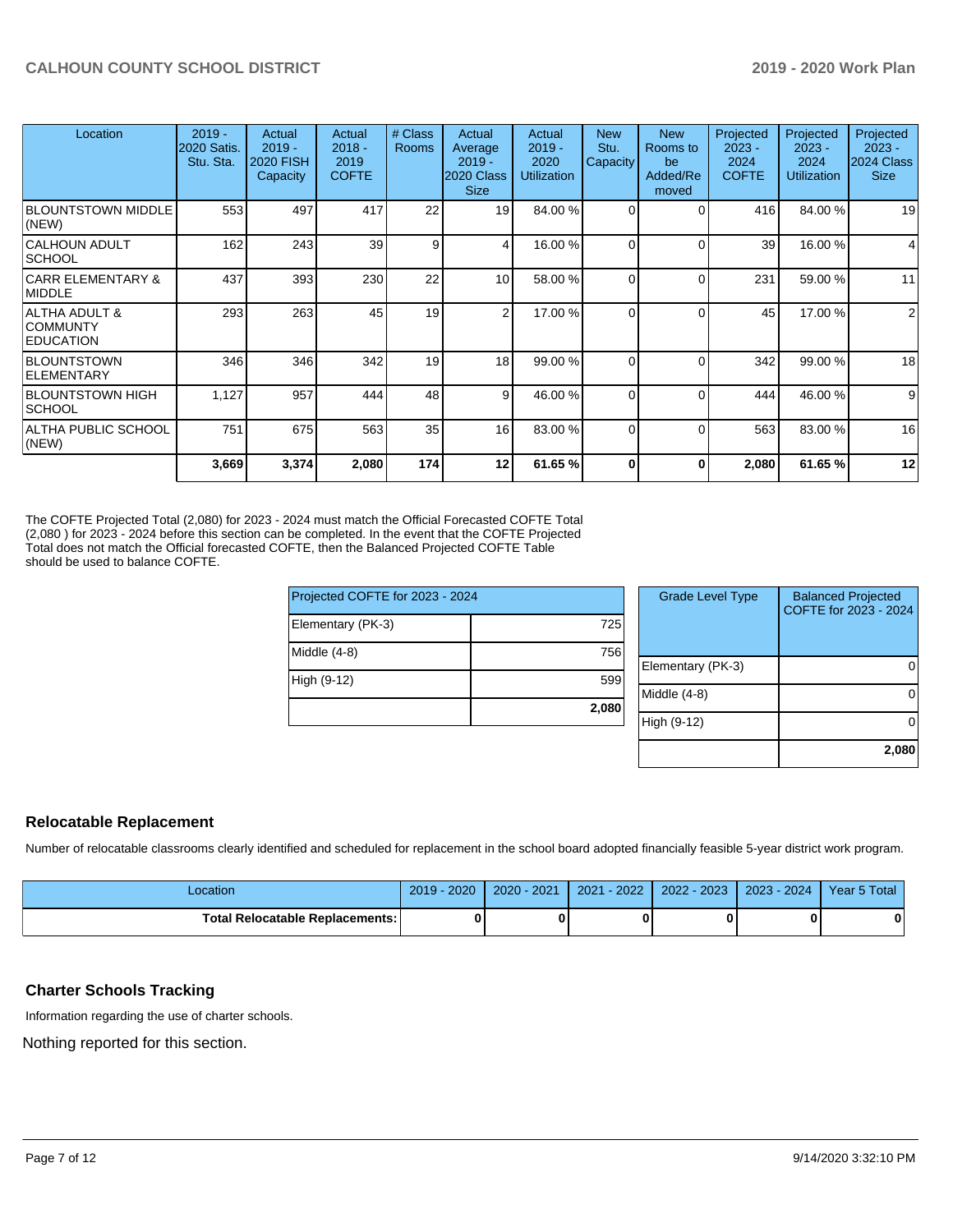#### **Special Purpose Classrooms Tracking**

The number of classrooms that will be used for certain special purposes in the current year, by facility and type of classroom, that the district will, 1), not use for educational purposes, and 2), the co-teaching classrooms that are not open plan classrooms and will be used for educational purposes.

| School                                     | School Type                            | $\parallel \#$ of Elementary $\parallel \#$ of Middle 4-8 $\parallel$<br><b>IK-3 Classrooms</b> | <b>Classrooms</b> | $\#$ of High 9-12<br><b>Classrooms</b> | # of $ESE$<br><b>Classrooms</b> | # of Combo<br><b>Classrooms</b> | <b>Total</b><br><b>Classrooms</b> |
|--------------------------------------------|----------------------------------------|-------------------------------------------------------------------------------------------------|-------------------|----------------------------------------|---------------------------------|---------------------------------|-----------------------------------|
| ALTHA ADULT & COMMUNTY<br><b>EDUCATION</b> | Educational                            |                                                                                                 |                   | 481                                    |                                 |                                 | 48                                |
|                                            | <b>Total Educational Classrooms: I</b> |                                                                                                 |                   | 48                                     |                                 |                                 | 48                                |

| School                               |  | School Type $\#$ of Elementary $\#$ of Middle 4-8 $\#$ of High 9-12<br><b>K-3 Classrooms</b> | <b>Classrooms</b> | <b>Classrooms</b> | # of $ESE$<br><b>Classrooms</b> | # of Combo<br><b>Classrooms</b> | Total<br><b>Classrooms</b> |
|--------------------------------------|--|----------------------------------------------------------------------------------------------|-------------------|-------------------|---------------------------------|---------------------------------|----------------------------|
| <b>Total Co-Teaching Classrooms:</b> |  |                                                                                              |                   |                   |                                 | 0                               | 01                         |

#### **Infrastructure Tracking**

**Necessary offsite infrastructure requirements resulting from expansions or new schools. This section should include infrastructure information related to capacity project schedules and other project schedules (Section 4).** 

Not Specified

**Proposed location of planned facilities, whether those locations are consistent with the comprehensive plans of all affected local governments, and recommendations for infrastructure and other improvements to land adjacent to existing facilities. Provisions of 1013.33(12), (13) and (14) and 1013.36 must be addressed for new facilities planned within the 1st three years of the plan (Section 5).** 

Not Specified

**Consistent with Comp Plan?** No

#### **Net New Classrooms**

The number of classrooms, by grade level and type of construction, that were added during the last fiscal year.

| List the net new classrooms added in the 2018 - 2019 fiscal year.                                                                                       |                              |                                   |                                |                                                                        | List the net new classrooms to be added in the 2019 - 2020 fiscal<br>year. |                                 |                                |                      |  |
|---------------------------------------------------------------------------------------------------------------------------------------------------------|------------------------------|-----------------------------------|--------------------------------|------------------------------------------------------------------------|----------------------------------------------------------------------------|---------------------------------|--------------------------------|----------------------|--|
| "Classrooms" is defined as capacity carrying classrooms that are added to increase<br>capacity to enable the district to meet the Class Size Amendment. |                              |                                   |                                | Totals for fiscal year 2019 - 2020 should match totals in Section 15A. |                                                                            |                                 |                                |                      |  |
| Location                                                                                                                                                | $2018 - 2019$ #<br>Permanent | $2018 - 2019$ #<br><b>Modular</b> | $2018 - 2019$ #<br>Relocatable | $2018 - 2019$<br>Total                                                 | $2019 - 2020$ #<br>Permanent                                               | 2019 - 2020 #<br><b>Modular</b> | $2019 - 2020$ #<br>Relocatable | 2019 - 2020<br>Total |  |
| Elementary (PK-3)                                                                                                                                       |                              |                                   |                                |                                                                        |                                                                            |                                 |                                |                      |  |
| Middle (4-8)                                                                                                                                            |                              |                                   |                                |                                                                        |                                                                            |                                 |                                | 0                    |  |
| High (9-12)                                                                                                                                             |                              |                                   |                                |                                                                        |                                                                            |                                 |                                |                      |  |
|                                                                                                                                                         |                              |                                   |                                |                                                                        |                                                                            |                                 |                                | 0                    |  |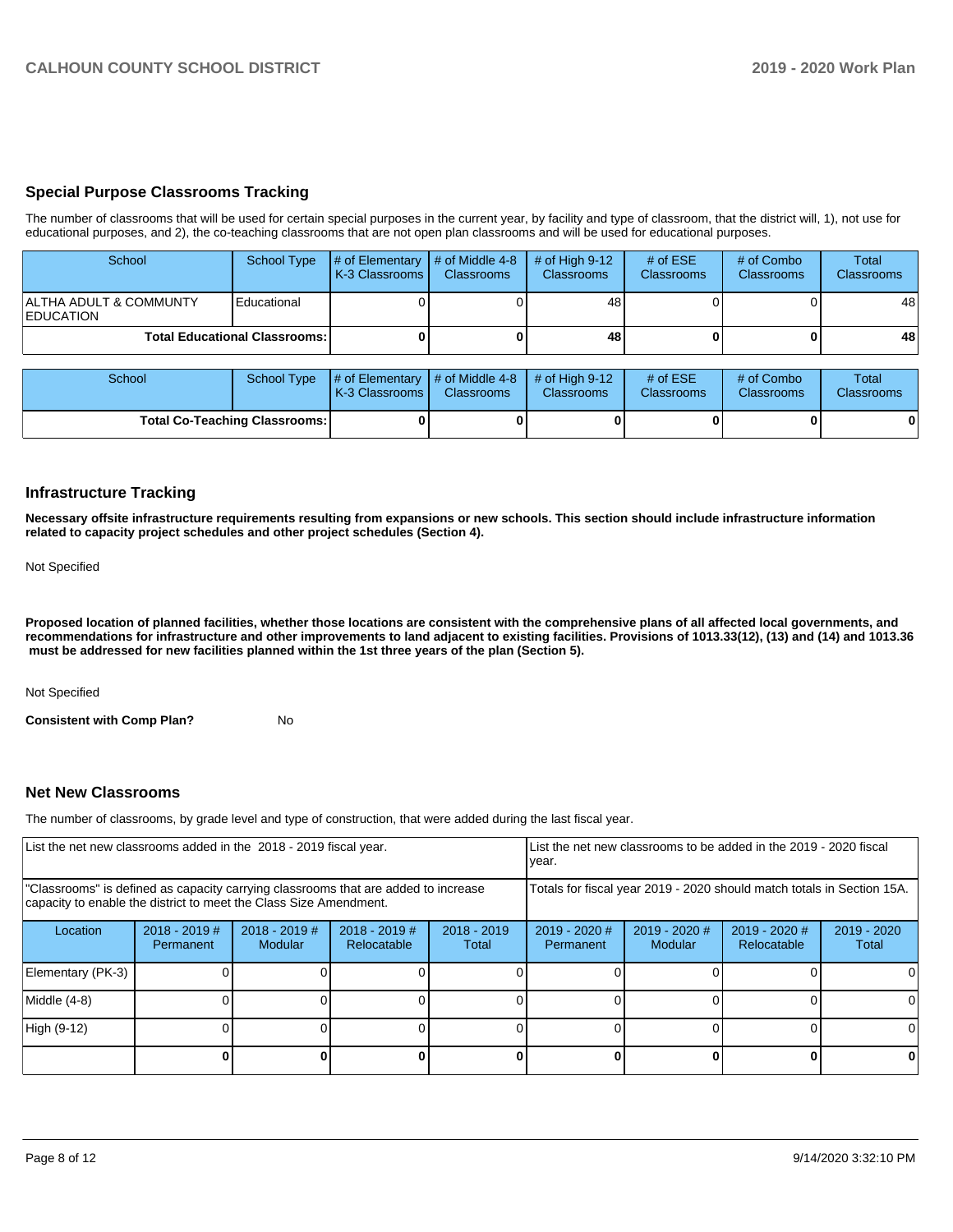## **Relocatable Student Stations**

Number of students that will be educated in relocatable units, by school, in the current year, and the projected number of students for each of the years in the workplan.

| <b>Site</b>                                       | $2019 - 2020$ | $2020 - 2021$ | 2021 - 2022 | 2022 - 2023 | $2023 - 2024$ | 5 Year Average |
|---------------------------------------------------|---------------|---------------|-------------|-------------|---------------|----------------|
| BLOUNTSTOWN MIDDLE (NEW)                          |               |               |             |             |               | 0              |
| CALHOUN ADULT SCHOOL                              |               |               |             | 0           | $\Omega$      | 0              |
| <b>CARR ELEMENTARY &amp; MIDDLE</b>               | 191           |               |             |             | 0             | 38             |
| ALTHA ADULT & COMMUNTY EDUCATION                  |               |               |             |             | ი             | $\Omega$       |
| <b>BLOUNTSTOWN ELEMENTARY</b>                     | 234           |               |             | $\Omega$    | $\Omega$      | 47             |
| <b>BLOUNTSTOWN HIGH SCHOOL</b>                    | 225           |               |             | $\Omega$    | 0             | 45             |
| ALTHA PUBLIC SCHOOL (NEW)                         | 0             |               | 0           | $\Omega$    | 0             | $\Omega$       |
| Totals for CALHOUN COUNTY SCHOOL DISTRICT         |               |               |             |             |               |                |
| Total students in relocatables by year.           | 650           |               |             | O           | O             | 130            |
| Total number of COFTE students projected by year. | 2,069         | 2,076         | 2,081       | 2,093       | 2,080         | 2,080          |
| Percent in relocatables by year.                  | 31 %          | 0%            | 0%          | 0%          | 0%            | 6%             |

## **Leased Facilities Tracking**

Exising leased facilities and plans for the acquisition of leased facilities, including the number of classrooms and student stations, as reported in the educational plant survey, that are planned in that location at the end of the five year workplan.

| Location                            | # of Leased<br>Classrooms 2019 -<br>2020 | <b>FISH Student</b><br><b>Stations</b> | Owner | # of Leased<br>Classrooms 2023 -<br>2024 | <b>FISH Student</b><br><b>Stations</b> |
|-------------------------------------|------------------------------------------|----------------------------------------|-------|------------------------------------------|----------------------------------------|
| BLOUNTSTOWN MIDDLE (NEW)            |                                          |                                        |       |                                          | 0                                      |
| CALHOUN ADULT SCHOOL                |                                          |                                        |       | ŋ                                        | 0                                      |
| <b>CARR ELEMENTARY &amp; MIDDLE</b> |                                          |                                        |       |                                          | 0                                      |
| <b>BLOUNTSTOWN ELEMENTARY</b>       | 10 <sup>1</sup>                          | 180                                    |       |                                          | ΩI                                     |
| <b>BLOUNTSTOWN HIGH SCHOOL</b>      |                                          | 225                                    |       |                                          | 0                                      |
| ALTHA PUBLIC SCHOOL (NEW)           |                                          |                                        |       |                                          | 0                                      |
| ALTHA ADULT & COMMUNTY EDUCATION    |                                          |                                        |       |                                          | $\Omega$                               |
|                                     | 19                                       | 405                                    |       |                                          | 0                                      |

#### **Failed Standard Relocatable Tracking**

Relocatable units currently reported by school, from FISH, and the number of relocatable units identified as 'Failed Standards'.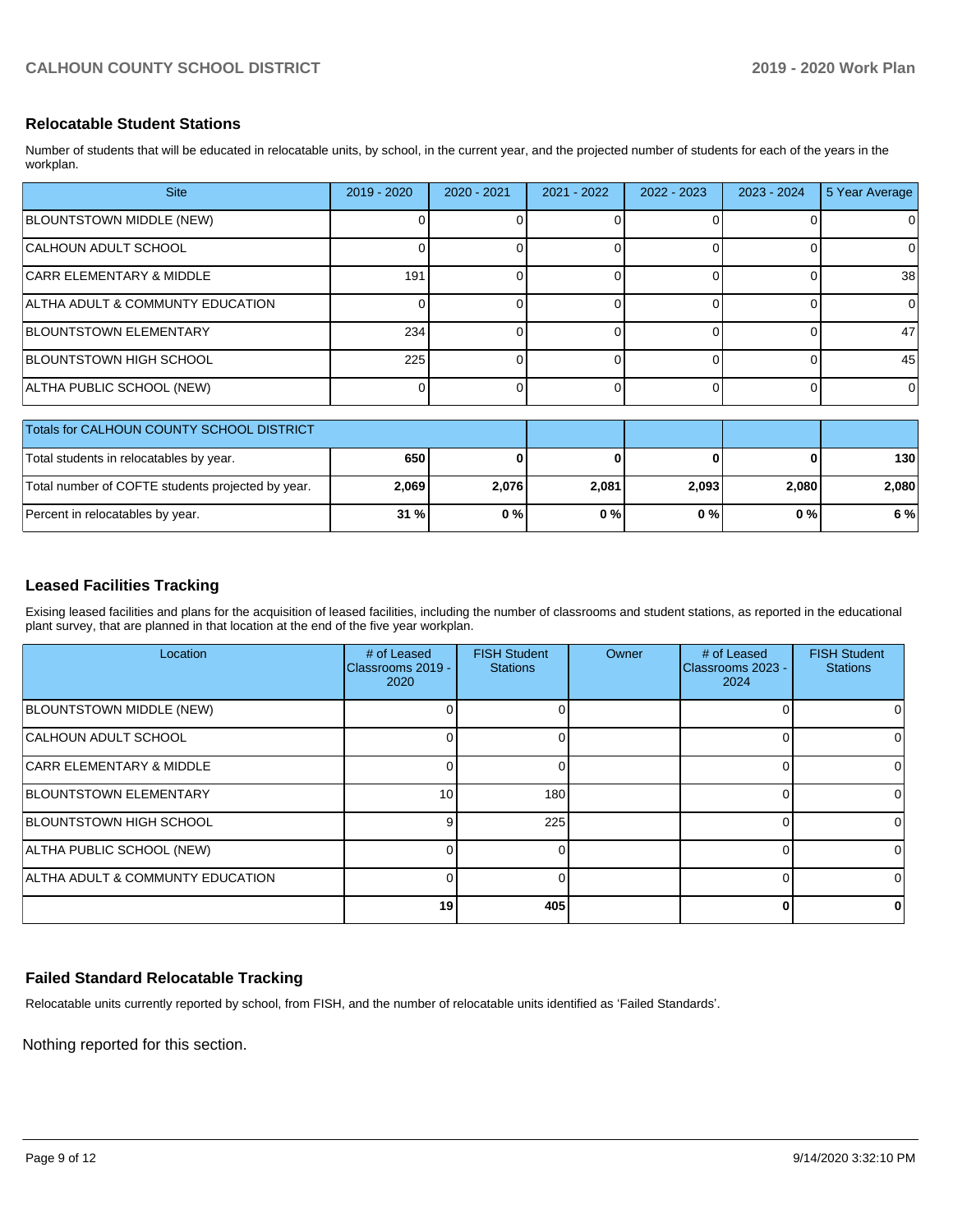# **Planning**

#### **Class Size Reduction Planning**

**Plans approved by the school board that reduce the need for permanent student stations such as acceptable school capacity levels, redistricting, busing, year-round schools, charter schools, magnet schools, public-private partnerships, multitrack scheduling, grade level organization, block scheduling, or other alternatives.**

Not Specified

#### **School Closure Planning**

**Plans for the closure of any school, including plans for disposition of the facility or usage of facility space, and anticipated revenues.** 

Not Specified

# **Long Range Planning**

#### **Ten-Year Maintenance**

District projects and locations regarding the projected need for major renovation, repair, and maintenance projects within the district in years 6-10 beyond the projects plans detailed in the five years covered by the work plan.

Nothing reported for this section.

#### **Ten-Year Capacity**

Schedule of capital outlay projects projected to ensure the availability of satisfactory student stations for the projected student enrollment in K-12 programs for the future 5 years beyond the 5-year district facilities work program.

Nothing reported for this section.

#### **Ten-Year Planned Utilization**

Schedule of planned capital outlay projects identifying the standard grade groupings, capacities, and planned utilization rates of future educational facilities of the district for both permanent and relocatable facilities.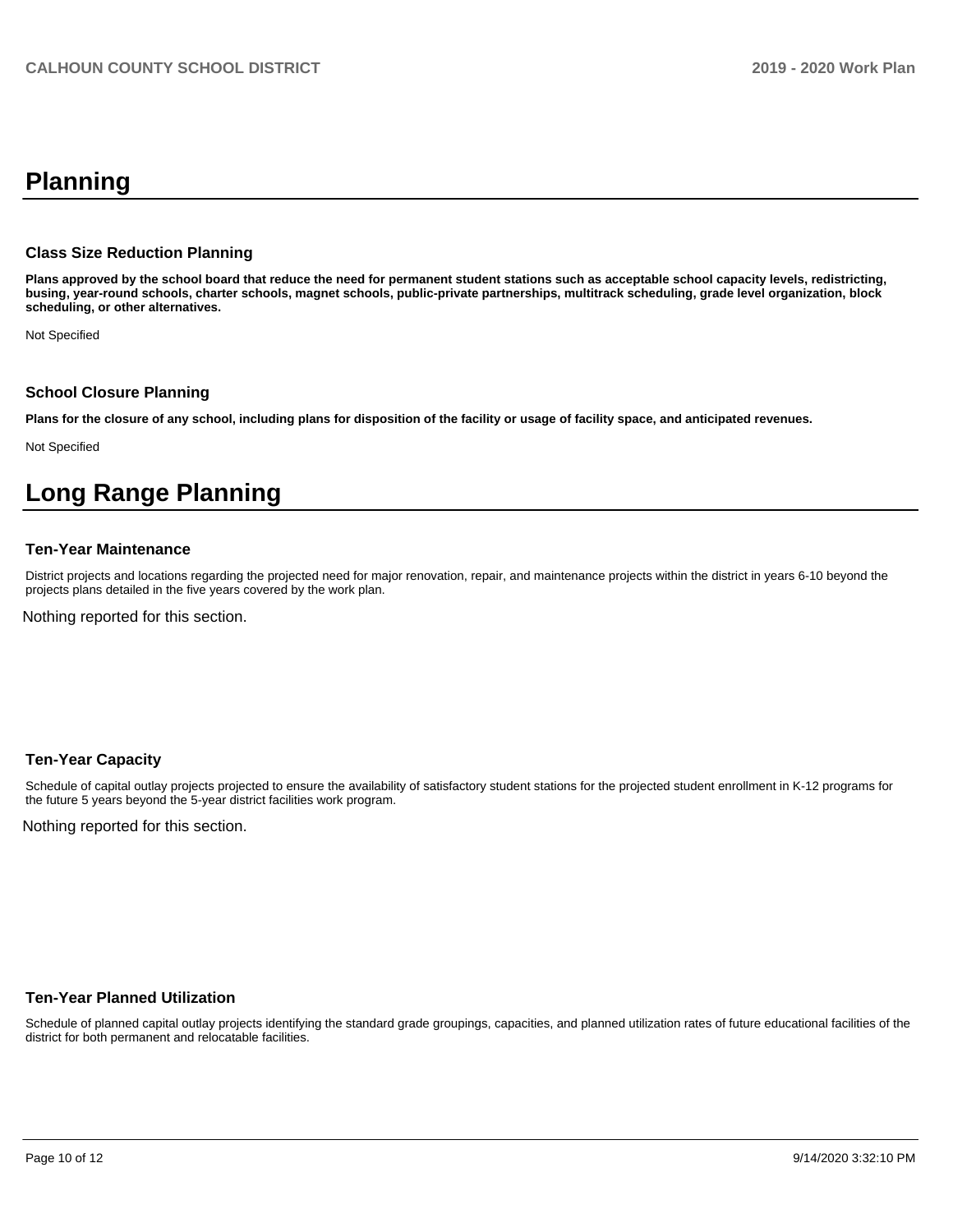| <b>Grade Level Projections</b>  | <b>FISH</b><br><b>Student</b><br><b>Stations</b> | Actual 2018 -<br><b>2019 FISH</b><br>Capacity | Actual<br>$2018 -$<br>2019<br><b>COFTE</b> | Actual 2018 - 2019<br><b>Utilization</b> | Actual 2019 - 2020 / 2028 - 2029 new<br>Student Capacity to be added/removed | Projected 2028<br>2029 COFTE | Projected 2028 -<br>2029 Utilization |
|---------------------------------|--------------------------------------------------|-----------------------------------------------|--------------------------------------------|------------------------------------------|------------------------------------------------------------------------------|------------------------------|--------------------------------------|
| Elementary - District<br>Totals | 346                                              | 346                                           | 342.08                                     | 98.84 %                                  |                                                                              | 856                          | 247.40 %                             |
| Middle - District Totals        | 2.034                                            | 1,828                                         | .254.68                                    | 68.65 %                                  |                                                                              | 409                          | 22.37 %                              |
| High - District Totals          | 1.127                                            | 957                                           | 444.00                                     | 46.39 %                                  |                                                                              | 535                          | 55.90 %                              |
| Other - ESE, etc                | 162                                              | 243                                           | 39.31                                      | 16.05 %                                  |                                                                              | 39                           | 16.05 %                              |
|                                 | 3,669                                            | 3,374                                         | 2,080.07                                   | 61.65 %                                  |                                                                              | 1,839                        | 54.51 %                              |

**Combination schools are included with the middle schools for student stations, capacity, COFTE and utilization purposes because these facilities all have a 90% utilization factor. Use this space to explain or define the grade groupings for combination schools.** 

No comments to report.

#### **Ten-Year Infrastructure Planning**

**Proposed Location of Planned New, Remodeled, or New Additions to Facilities in 06 thru 10 out years (Section 28).**

Nothing reported for this section.

Plans for closure of any school, including plans for disposition of the facility or usage of facility space, and anticipated revenues in the 06 thru 10 out **years (Section 29).**

Nothing reported for this section.

#### **Twenty-Year Maintenance**

District projects and locations regarding the projected need for major renovation, repair, and maintenance projects within the district in years 11-20 beyond the projects plans detailed in the five years covered by the work plan.

Nothing reported for this section.

#### **Twenty-Year Capacity**

Schedule of capital outlay projects projected to ensure the availability of satisfactory student stations for the projected student enrollment in K-12 programs for the future 11-20 years beyond the 5-year district facilities work program.